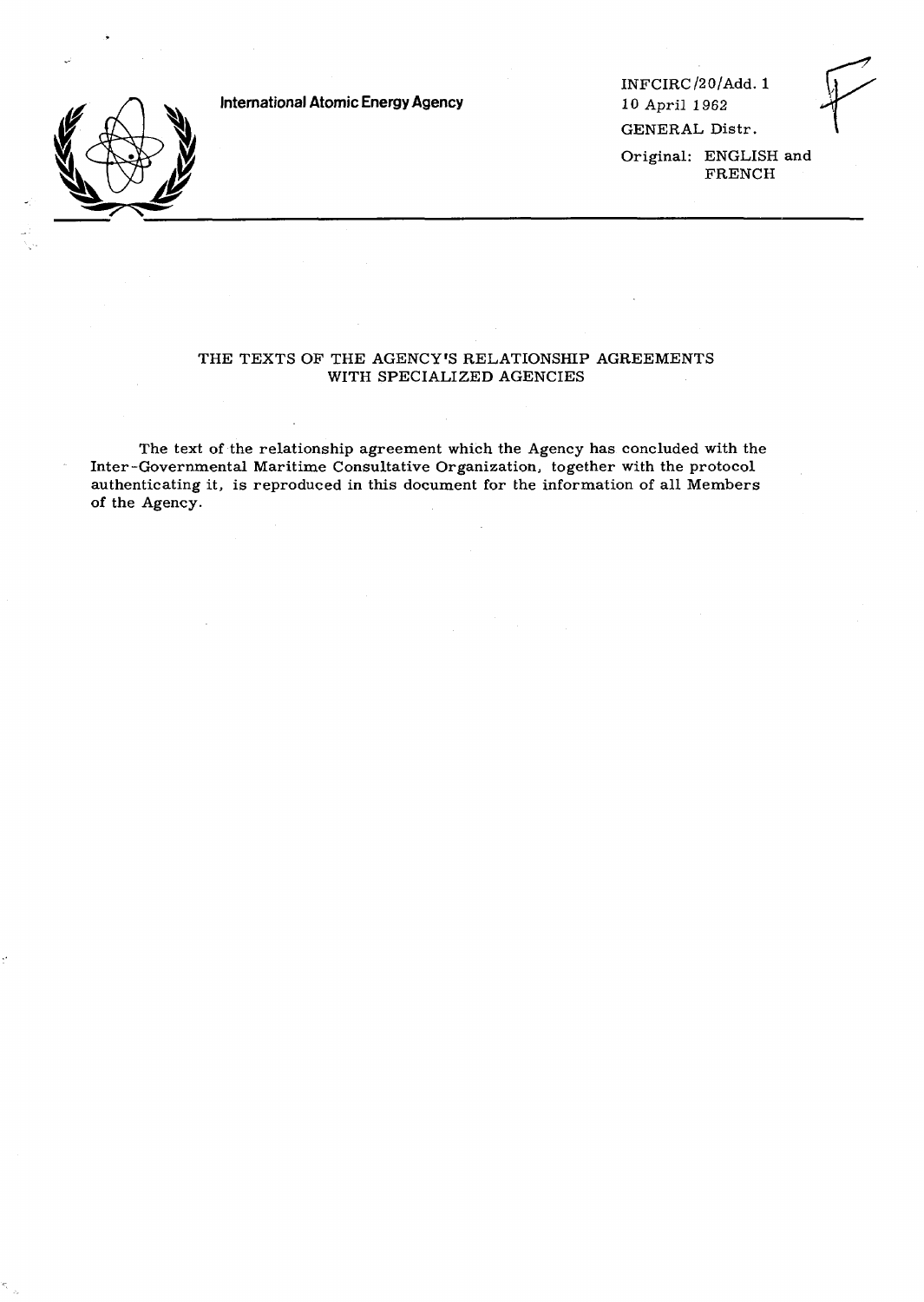# AGREEMENT BETWEEN THE INTERNATIONAL ATOMIC ENERGY AGENCY AND THE INTER-GOVERNMENTAL MARITIME CONSULTATIVE ORGANIZATION

# ARTICLE I

# Co-operation and Consultation

1. The International Atomic Energy Agency (hereinafter referred to as "the Agency") and the Inter-Governmental Maritime Consultative Organization (hereinafter referred to as "the Organization") agree that, with a view to facilitating the effective attainment of the objectives set forth in their respective constitutional instruments, within the general framework established by the Charter of the United Nations, they will act in close cooperation with each other and will consult each other regularly in regard to matters of common interest.

2. The Organization recognizes the responsibilities of the Agency as set forth in the Statute of the Agency, and as recognized in the agreement between the United Nations and the Agency and the exchange of letters which accompanied that agreement. In particular, the Organization recognizes that the Agency, by virtue of its Statute and its primary responsibility in the field of the peaceful uses of atomic energy, including the establishment or adoption of standards of safety for protection of health and minimization of danger to life and property, has a corresponding concern in the co-ordination and world-wide activities in this field.

3. The Agency recognizes the responsibilities of the Organization as set forth in the Convention on the Inter-Governmental Maritime Consultative Organization and recognized in the agreement between the United Nations and the Organization. In particular, the Agency recognizes that the Organization, by virtue of its primary responsibility in technical matters of all kinds affecting shipping engaged in international trade and in the general adoption of the highest practicable standards in matters concerning maritime safety and efficiency of navigation, has a corresponding concern in the co-ordination of world-wide activities in this field.

4. Accordingly, in all cases where either organization proposes to initiate a program or activity on a subject in which the other organization has or may have a substantial interest, the first party shall consult the other at as early a stage as possible and in any event before bringing to finality the program or initiating the activity.

### ARTICLE II

#### Reciprocal Representation

1. The Organization shall be invited to designate representatives to attend the General Conference of the Agency and to participate without vote in the deliberations of that body and, where appropriate, of its commissions and committees with respect to items on their agenda in which the Organization has an interest.

2. The Agency shall be invited to designate representatives to attend the Assembly of the Organization and to participate without vote in the deliberations of that body and, where appropriate, of its committees or commissions with respect to items on their agenda in which the Agency has an interest.

3. The Organization shall be invited, as appropriate, to designate representatives to attend meetings of the Board of Governors of the Agency and to participate without vote in the deliberations of that body and of its commissions and committees with respect to items on their agenda in which the Organization has an interest.

[1] As indicated in the Protocol that follows, this Agreement came into force on 5 October 1961.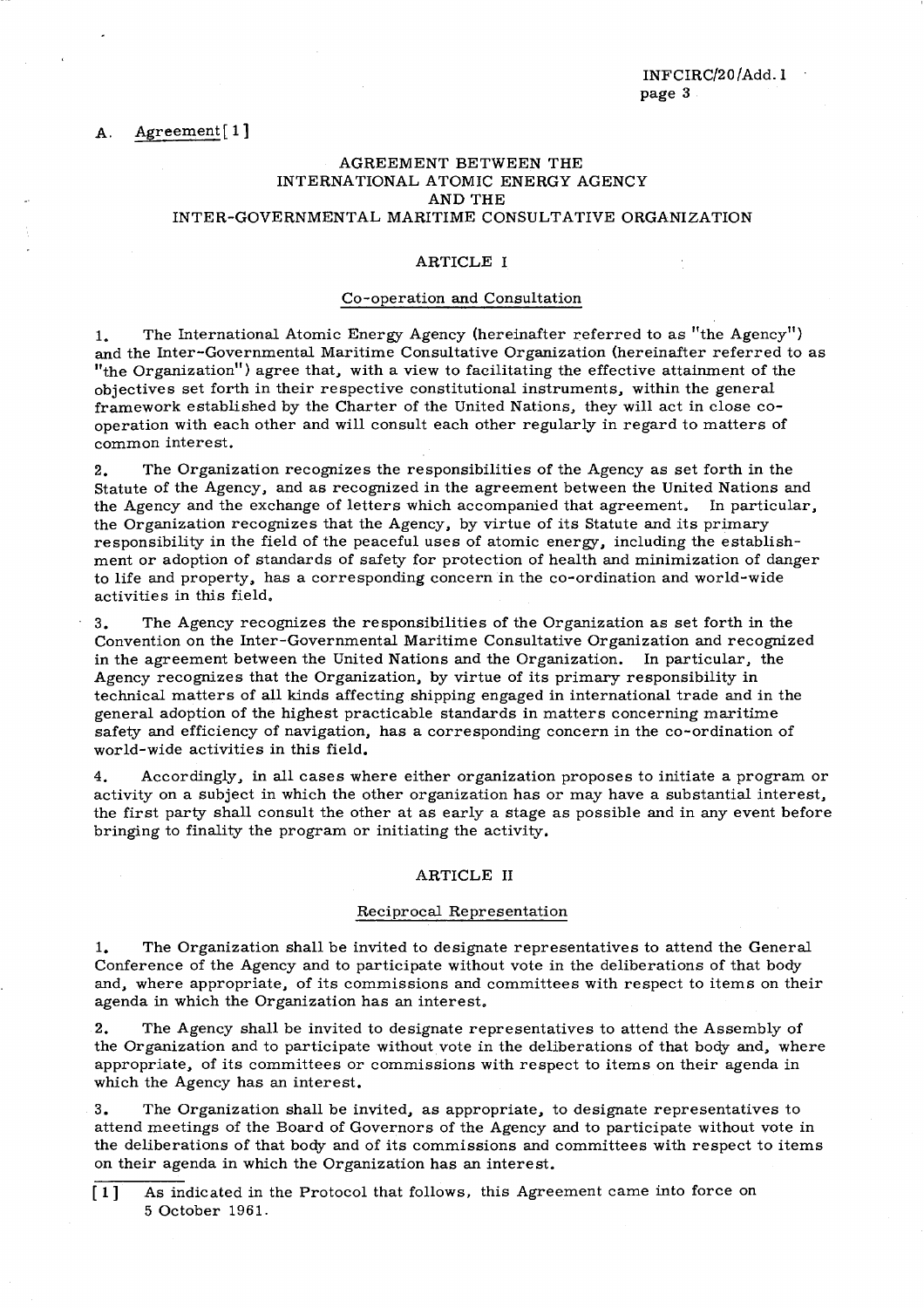4. The Agency shall be invited, as appropriate, to designate representatives to attend meetings of the Council, the Maritime Safety Committee and their Sub-Committees or Commissions and to participate without vote in their deliberations with respect to items on their agenda in which the Agency has an interest.

5. Appropriate arrangements shall be made by agreement from time to time for the reciprocal representation of the Agency and the Organization at other meetings convened under their respective auspices which consider matters in which the other party has an interest.

# ARTICLE III

#### Exchange of Information and Documents

1. The Agency and the Organization recognize that they may find it necessary to apply certain limitations for the safeguarding of confidential information furnished to them,, They therefore agree that nothing in this Agreement shall be construed as requiring either of them to furnish such information as would, in the judgment of the party possessing the information, constitute a violation of the confidence of any of its Members or anyone from whom it has received such information or otherwise interfere with the orderly conduct of its operations.

2. Subject to such arrangements as may be necessary for the safeguarding of confidential material, the Secretariat of the Agency and the Secretariat of the Organization shall keep each other fully informed concerning all current and projected activities and all programs of work which may be of interest to the other party.

3. The Director General of the Agency and the Secretary-General of the Organization or their representatives shall, at the request of either party, arrange for consultation regarding the provision by either party of such special information as may be of interest to the other party.

# ARTICLE IV

# Proposal of Agenda Items

The Agency and the Organization shall consult each other as may be necessary with a view to including in the agenda of the meetings referred to in Article II, items which have been submitted by either party. Items submitted by either party for consideration by the other shall be accompanied by an explanatory memorandum.

#### ARTICLE V

# Co-operation between Secretariats

The Secretariat of the Agency and the Secretariat of the Organization shall maintain a close working relationship in accordance with such arrangements as may have been agreed upon from time to time by the Director General of the Agency and the Secretary-General of the Organization.

#### ARTICLE VI

# Administrative and Technical Co-operation

The Agency and the Organization agree to consult each other from time to time regarding the most efficient use of personnel and resources and appropriate methods of avoiding the establishment and operations of competitive or overlapping facilities and service.

 $\mathcal{L}_{\mathbb{R}}$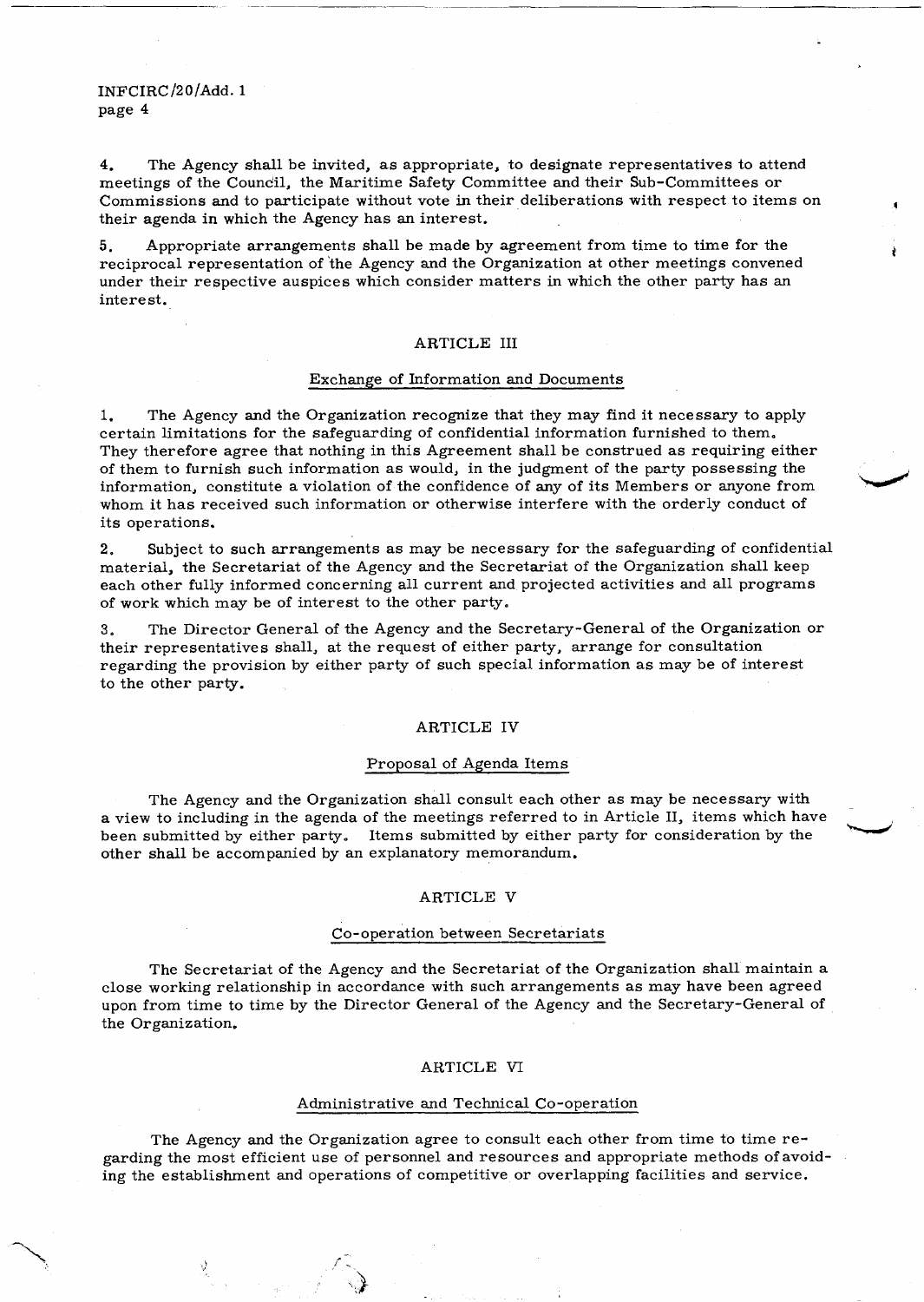### ARTICLE VII

#### Statistical Services

In view of the desirability of maximum co-operation in the statistical field and of minimizing the burden placed on national governments and other organizations from which information may be collected, the Agency and the Organization undertake to avoid undesirable duplication between them with respect to the collection, compilation and publication of statistics and to consult with each other on the most efficient use of information, resources and technical personnel in the field of statistics.

# ARTICLE VIII

#### Personnel Arrangements

The Agency and the Organization agree that measures to be taken by them, within the framework of any general arrangements for co-operation in regard to personnel matters which are made by the United Nations, will include:

- (a) Measures to avoid competition in the recruitment of their personnel; and
- (b) Measures to facilitate interchange of personnel on a temporary or permanent basis, in appropriate cases, in order to obtain the maximum benefit from their services, making due provision for the protection of the seniority, pension and other rights of the personnel concerned.

#### ARTICLE IX

# Financing of Special Services

If compliance with a request for assistance made by either party to the other would involve substantial expenditure for the party complying with the request, consultation shall take place with a view to determining the most equitable manner of meeting such expenditure.

# ARTICLE X

#### Implementation of the Agreement

The Director General of the Agency and the Secretary-General of the Organization may enter into such arrangements for the implementation of this Agreement as may be found desirable in the light of the operating experience of the two parties.

#### ARTICLE XI

# Notification to the United Nations and Filing and Recording

1. In accordance with their respective agreements with the United Nations, the Agency and the Organization will inform the United Nations forthwith of the terms of the present Agreement.

2. On the coming into force of the present Agreement in accordance with the provisions of Article XIII, it will be communicated to the Secretary-General of the United Nations for filing and recording.